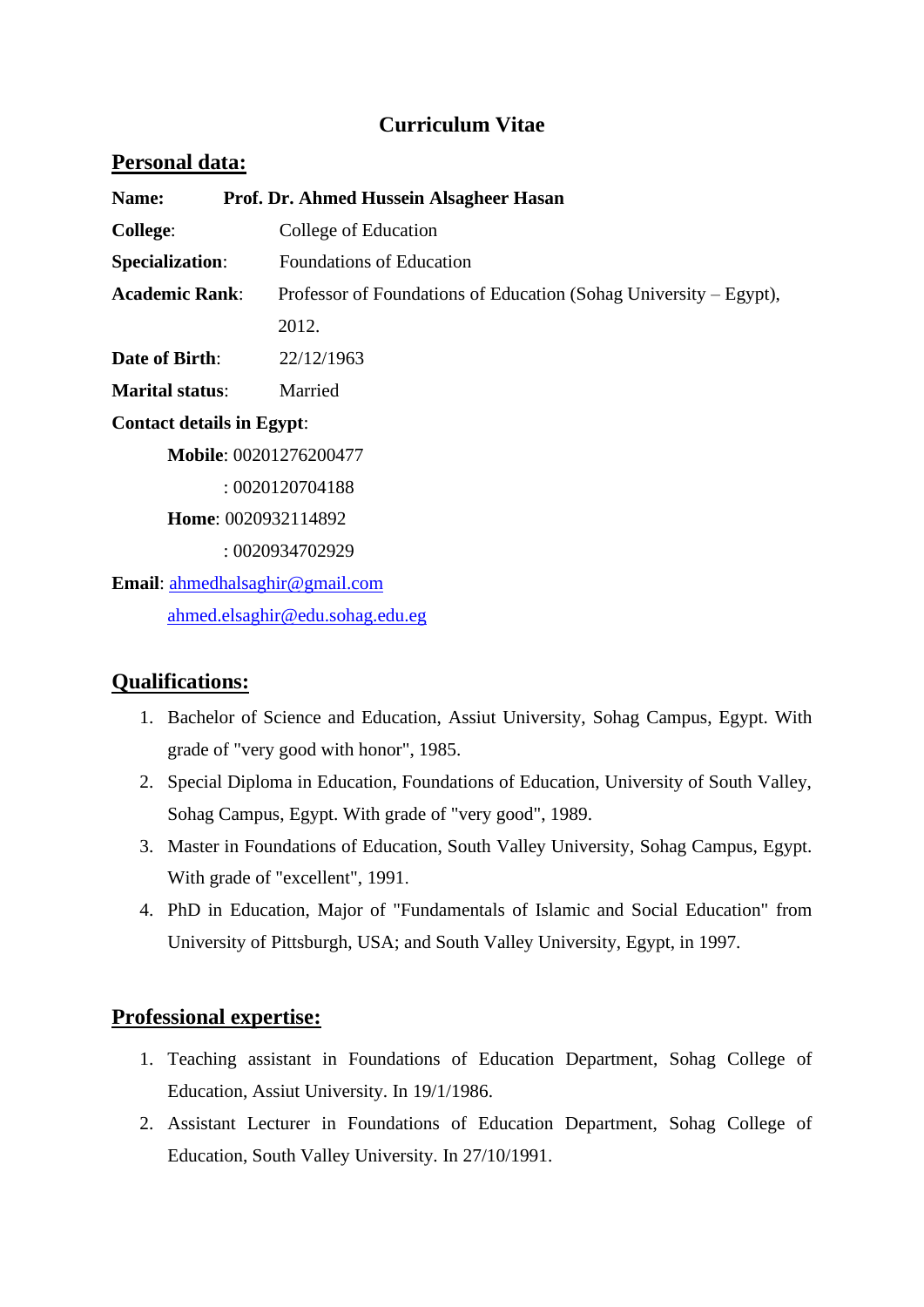- 3. Lecturer in Foundations of Education Department, Sohag College of Education, South Valley University. In 22/9/1997.
- 4. Assistant professor in Foundations of Education Department, College of Education, United Arab Emirates University. In 25/8/2000.
- 5. Assistant professor in Foundations of Education Department, Sohag College of Education, South Valley University. In 24/10/2005.
- 6. Associate Professor in Department of Education, College of Arts, Humanities and Social Sciences, University of Sharjah. In 1/9/2006.
- 7. Professor of Foundations of Education, College of Education, Sohag University. In 26/9/2012.
- 8. Head of Department of Education, College of Arts, Humanities and Social Sciences, University of Sharjah. From 2008 until 2012.
- 9. Professor of Foundations of Education, Department of Education, College of Arts, Humanities and Social Sciences, University of Sharjah. In 14/6/2015.
- 10. Vice Dean of College of Arts, Humanities and Social Sciences, University of Sharjah. In 2015/ 2016 till 2016/2017.
- 11. Head of Foundations of Education Department, College of Education, Sohag University. In 2017/ 2018 – Untill Feb. 2021.
- 12. Vice Dean of Quality Assurance Unit, College of Education, Sohag University. In 17/1/2017. UnTill Now.

#### **Research activities :**

- 1. Alsagheer, Ahmed Hussein (2021). Egyptian Universities and achieving requirements of future jobs In light of the Fourth Industrial Revolution, Sohag University, Accepted in Journal of Education. Vol. August.
- 2. Alsagheer, Ahmed Hussein (2019). Roles of the Teacher in the Development of Innovative Thinking in Government Secondary Schools from the Perspective of Students. Sohag University, Journal of Education. 64(2), 698-719.
- 3. Alsagheer, Ahmed Hussein (2019). Suggested Proposal to Support Governmental Higher Education Tuition-Free System and its Quality Assurance. . Sohag University, Journal of Education. 59(2), 2-33.
- 4. Alsagheer, Ahmed Hussein & Others (2016). The Educational Roles of family in United Arab Emirates society. Journal of Social Affairs, Vol. 33, No. 131, 9-44.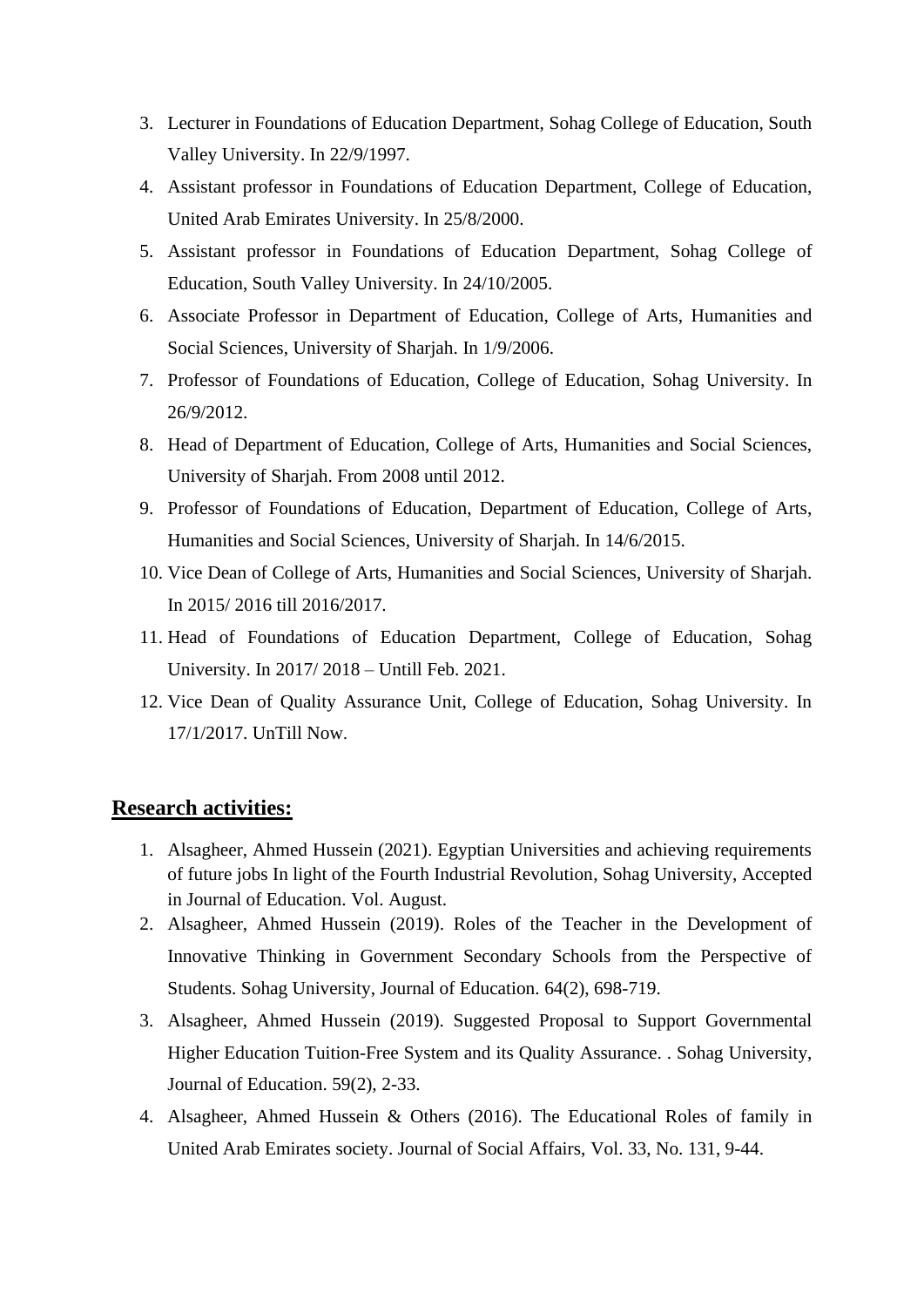- 5. Alsagheer, Ahmed Hussein (2015). Teachers' Teaching Philosophies and its relationship with their professional practices in classrooms: A field Study in Sharjah Secondary public Schools. International Journal for Research in Education. College of Education, United Arab Emirates University, No. 37.
- 6. Alsagheer, Ahmed Hussein (2013). Educational Security for children between challenges and aspirations: A field study in United Arab Emirates society. Journal of Education, College of Education, Ain Shams University, Vol. 1, No. 36.
- 7. Bataineh, O. & Alsagheer, A. (2012). An investigation of social support and burnout among special education teachers in United Arab Emirates, International Journal of Special Education, Vol. 2, No. 22, 5-14.
- 8. Alsagheer, Ahmed Hussein (2011). Educational Implications in sharia sanctions and the extent of university students' awareness: A field study in United Arab Emirates society. Faculty of Education Journal, Ain Shams University, Vol. 1, No. 35, 165-214.
- 9. Alsagheer, Ahmed Hussein (2010). Teacher's professional responsibilities in the light of the constructivism theory: A field study in United Arab Emirates society. Future of Arab Education Journal, Vol. 17, No. 65, 232-183.
- 10. Alsagheer, Ahmed Hussein (2009). Learning communities, an entry to ensure quality in secondary schools: A field study in United Arab Emirates society. Journal of Education of Egyptian Society of Comparative Education, Ain Shams University, 12<sup>th</sup> year, No. 26, 157-197.
- 11. Alsagheer, Ahmed Hussein (2009). Building learning teams as an introduction to the school improvement: A field study. Journal of faculty of Education in Port Said, Egypt, No. 6.
- 12. Alsagheer, Ahmed Hussein (2009). School reforming and renewal of professional practices in school: A field Study. Journal of college of Education, Sohag, No. 25, 264-315.
- 13. Alsagheer, Ahmed Hussein (2008). Criteria of evaluating teacher performance: A proposed model. Journal of University of Sharjah. Vol. 5, Special Issue: Education and Psychology, 79-115.
- 14. Alsagheer, Ahmed Hussein (2008). Samples of problems faced by teaching staff which affects their professional performance: A field study in Sohag University. Journal of faculty of Education, Ismailia, No. 10, 7-56.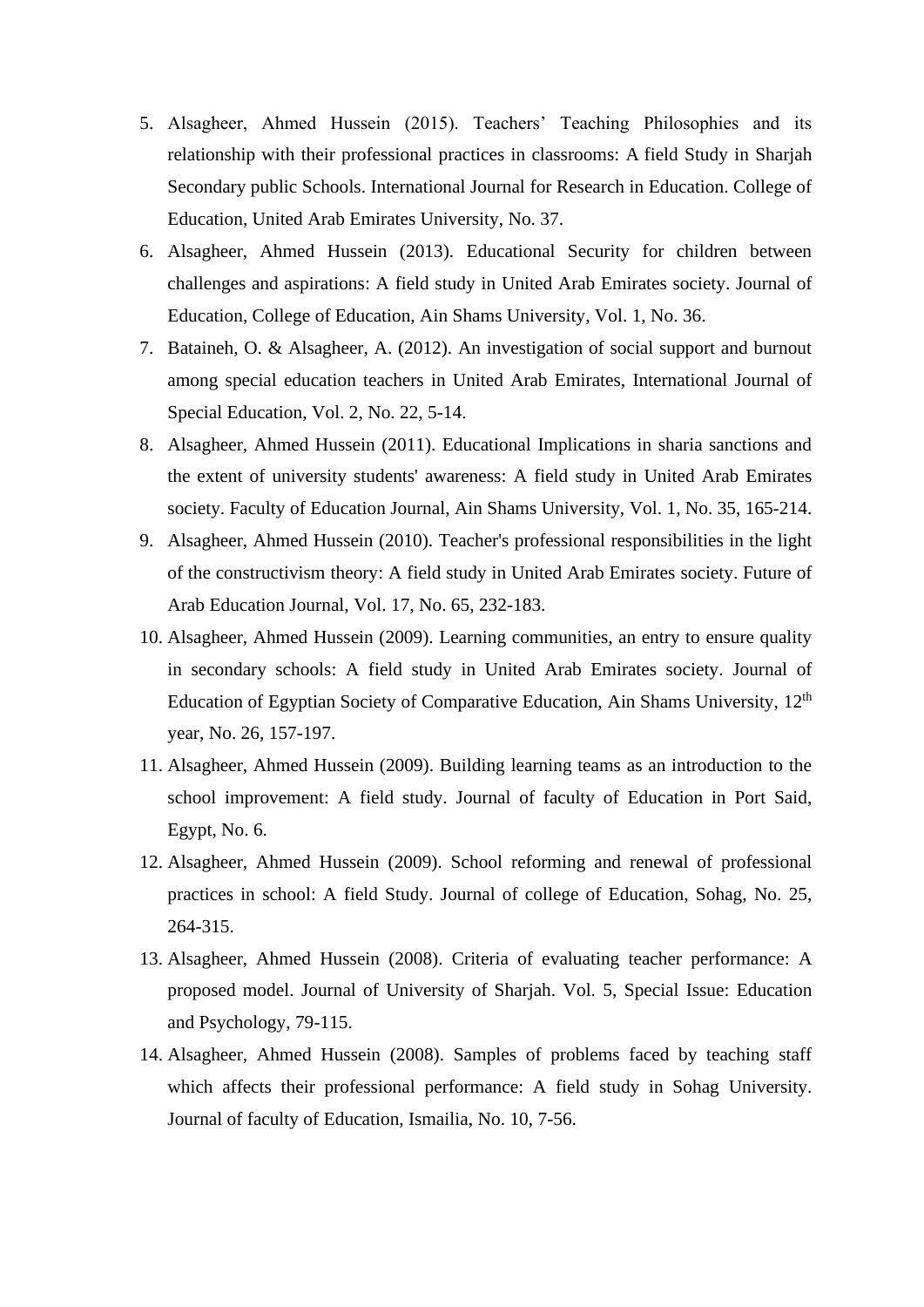- 15. Khasawneh, Omar M. & Alsagheer, Ahmed H. (2007). Family School partnership for enhancing pupil's learning: A proposed Model. Journal of Faculty of Education, No. 24, 47-72.
- 16. Alsagheer, Ahmed Hussein (2006). The educational role of university in achieving cultural security: Analytical study, circular of Culture and Development in Sohag, No. 19.
- 17. Alsagheer, Ahmed Hussein (2005). The role of practicing reflection in improving teacher performance: A field study in public schools, Journal of Education and Development, No. 32, 13<sup>th</sup> year.
- 18. Alsagheer, Ahmed Hussein (2003). Culture of Egyptian school in the  $21<sup>st</sup>$  century: A field study in public schools. Journal of Education and Development, Ain Shams University, No. 27,  $11<sup>th</sup>$  year.
- 19. Alsagheer, Ahmed Hussein (2002). Education as a way of facing sexual rape, Journal of college of Education, Assiut University, Vol. 18, No. 2.
- 20. Beheiri, K and Alsagheer, A. (2000). Teacher's professional expenses in public schools: A field study in Sohag City, Educational Journal, College of Education, Sohag, No. 15.
- 21. Alsagheer, Ahmed Hussein (2000). Educational requirements for using computers in Egyptian schools, Educational Journal, College of Education, Sohag, No. 15.
- 22. Alsagheer, Ahmed Hussein (1998). Social and educational dimensions of Students' violence phenomenon in secondary schools, Educational Journal, College of Education, Sohag, No. 13.

#### • **Researches published in local, regional and global conferences:**

- 1. Alsagheer, Ahmed Hussein (2020). A suggested proposal for developing Egyptian Universities' self-resources in the light of the comprehensive quality standards. First Scientific Forum for Quality Assurance "Developing public Universities from the perspective of Total Quality Management and the productive University as Approach for the development of self-resources". Sohag University.
- 2. Alsagheer, Ahmed Hussein (2018). Roles of the teacher in the development of innovative thinking in public secondary schools from the perspective of students. International Teacher Education Conference. USA, Indiana University, College of Education, Aug. 8-10, 2018.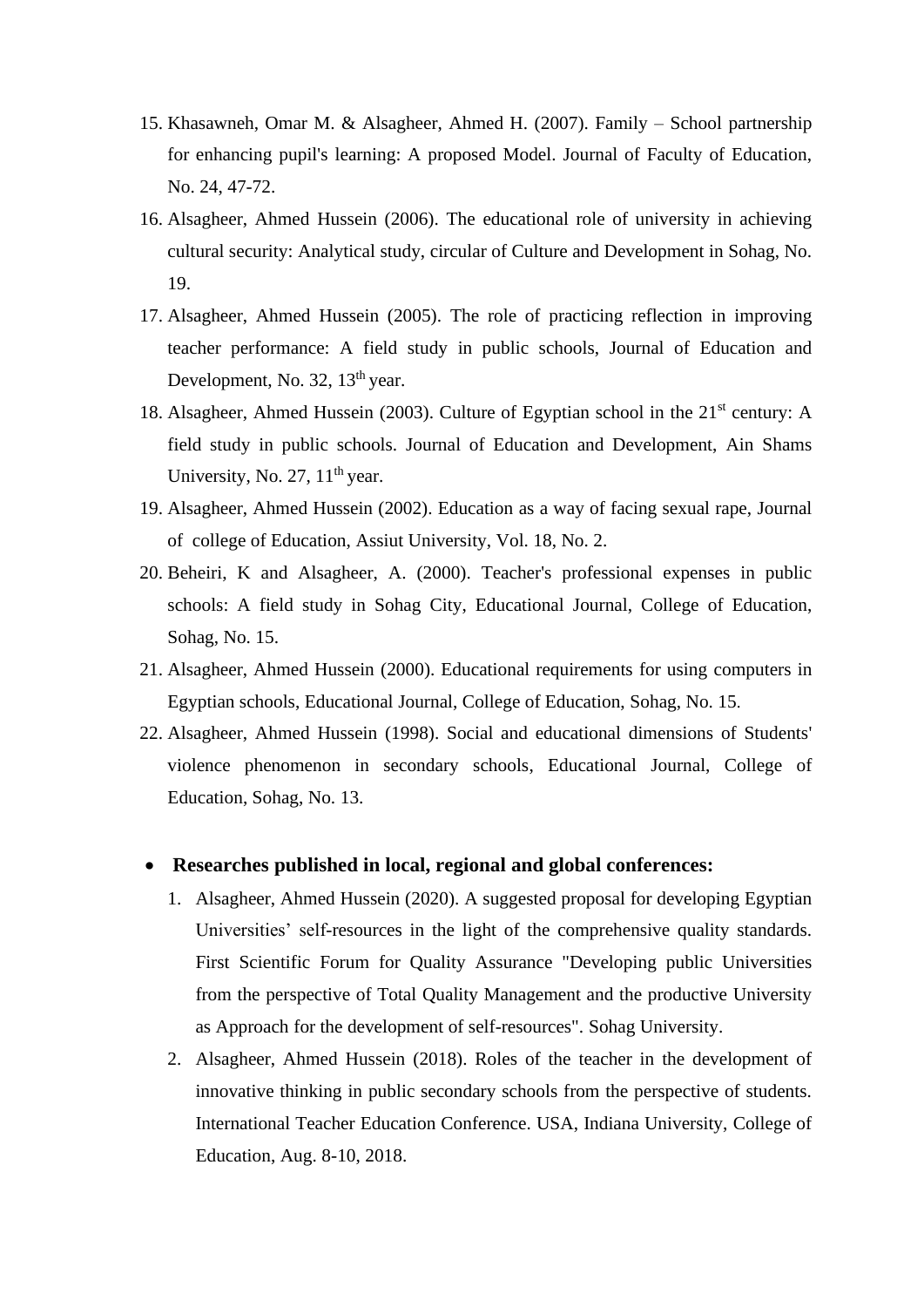- 3. Alsagheer, Ahmed Hussein (2015). Level of Reflective Practice of Faculty Members: A Field Study in University of Sharjah. Global Conference on Education, Costa Mesa, Los Angeles, California, USA. November 13-15, 2015.
- 4. Alsagheer, Ahmed Hussein (2015). Social and economic constraints associated with reluctance of teaching career: A field Study in public secondary schools in Sharjah, booklet of the Fifth Annual Education Conference "Education and teachers: Creating a Culture of Excellence inside Classroom", Abu Dhabi, Emirates Centre for Strategic Studies and Research.
- 5. Alsagheer, Ahmed Hussein (2014). Educational Conception of Al-Hasan Ibn al-Haitham, Conference on Arabs' and Muslims' History of Sciences, Sharjah, University of Sharjah.
- 6. Alsagheer, Ahmed Hussein (2013). Some dimensions of the emotional education in the Holy Quran: Analytical study in Sura Al Baqara, Annual International Quranic Conference (MUQADDAS III), Malaysia, Kuala Lumpur, University of Malaya.
- 7. Alsagheer, Ahmed Hussein (2012). Pedagogical dimensions in Islamic Sharia sanctions between theory and practice, International Conference on Researches in Islamic Studies, Islamic Studies Academy, University of Malaya, Kuala Lumpur, Malaysia.
- 8. Alsagheer, Ahmed Hussein et al. (2010). Human and Development in the vision of Dr. Sheikh Sultan bin Mohammed Al Qasimi, Seminar of Sharjah Declaration for Human; University of Sharjah.
- 9. Alsagheer, Ahmed Hussein (2009). Role of education in achieving human development: A theoretical study, Conference of Resources management in Muslim countries and communities: Challenges and Prospects, International Institute for Muslim Unity, Malaysia-Kuala Lumpur.
- 10. Alsagheer, Ahmed Hussein (2009). Funding governmental university education in Egypt: a vision for the future, conference of Higher Education between reality challenges and development visions, University Education Development Center, Assiut University.
- 11. Alsagheer, Ahmed Hussein (2008). Some entries to reform university education in Arab society: Suggested Proposal, conference on Higher Education in the Islamic World: Challenges and Prospects, International Islamic University, Kuala Lumpur, Malaysia.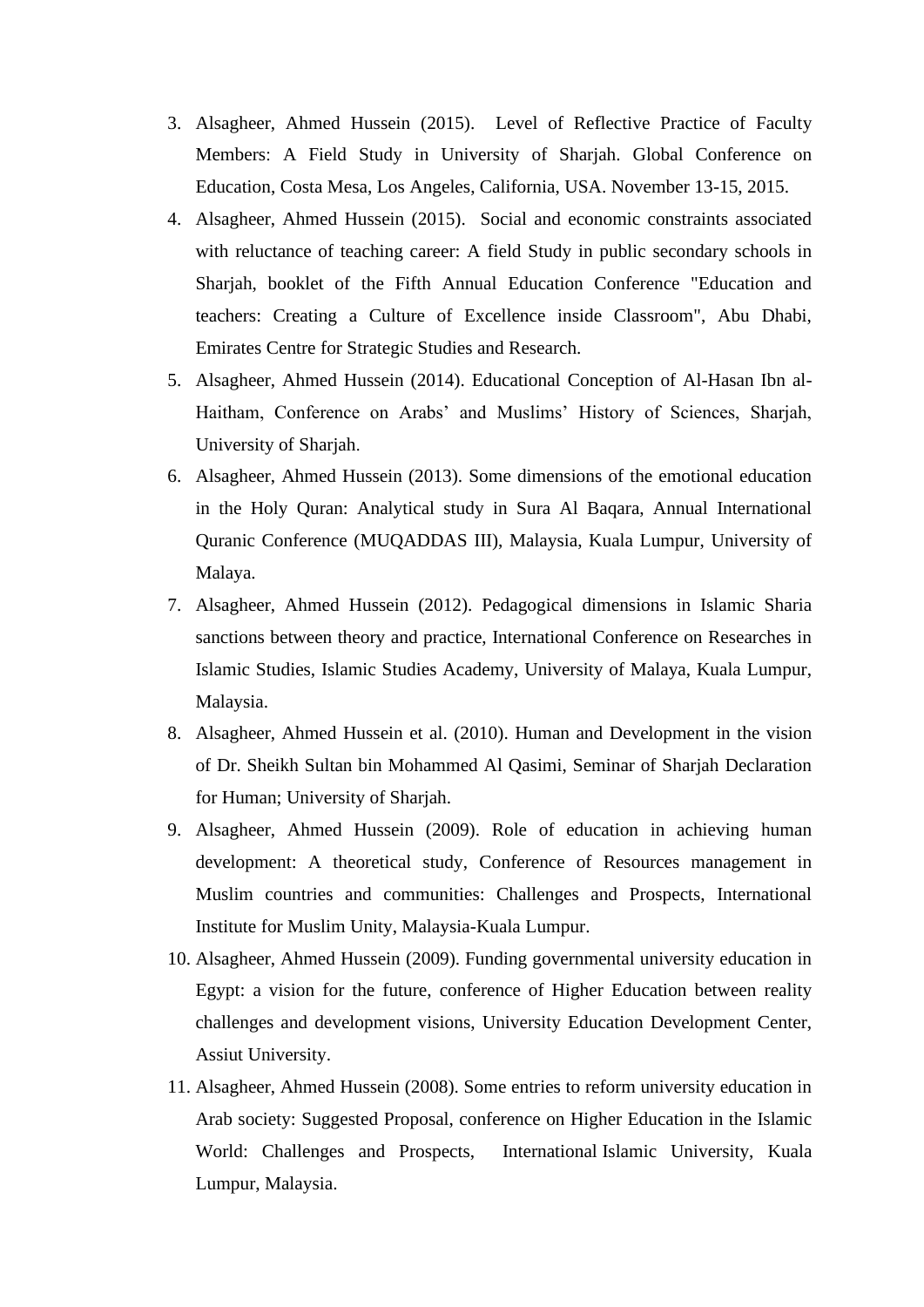- 12. Alsagheer, Ahmed Hussein (2007). Educational role for Muslim woman in the contemporary society: A vision for the future, conference of The Status of Muslim Women in Contemporary Societies: Realities and Prospects, International Islamic University, Kuala Lumpur, Malaysia, 268-215.
- 13. Alsagheer, Ahmed Hussein (2007). Considerations and Students assessment alternatives, Seminar on "learning disability with adults", United Arab Emirates, Dubai.
- 14. Alsagheer, Ahmed Hussein et al. (2005). Impact of the school building on users in elementary education stage in United Arab Emirates, Sixth Annual Conference of researches, Part II, Unites Arab Emirates University, Al Ain.
- 15. Alsagheer, Ahmed Hussein (2003). Professional Development Dimensions for the teacher of 21st century: A field study in United Arab Emirates society, Conference of teacher preparation for third millennium, College of Education, Unites Arab Emirates University.
- 16. Alsagheer, Ahmed Hussein, Al Beheiri, Khalaf (1998). A proposed plan for financing higher educational studies, conference of Education and Challenges of 21st century, College of Education, Tanta University.

#### **Conferences and Symposiums:**

- I have attended more than thirty conferences, and participated with researches in conferences held in:
	- o Riverside University and Indiana University in United States of America.
	- o Assiut University, Sohag University and Ain Shams University in Arab Republic of Egypt.
	- o University of Malaya and International Islamic University in Kuala Lumpur, Malaysia.
	- o University of Sharjah and Regional Centre for Educational Planning (UNESCO), Ministry of Education and United Arab Emirates University in United Arab Emirates.
- I have participated in organizing committees for a number of Conferences and educational forums:
	- o Second International Conference on Arabs' and Muslims' History of Sciences at University of Sharjah, December 2014.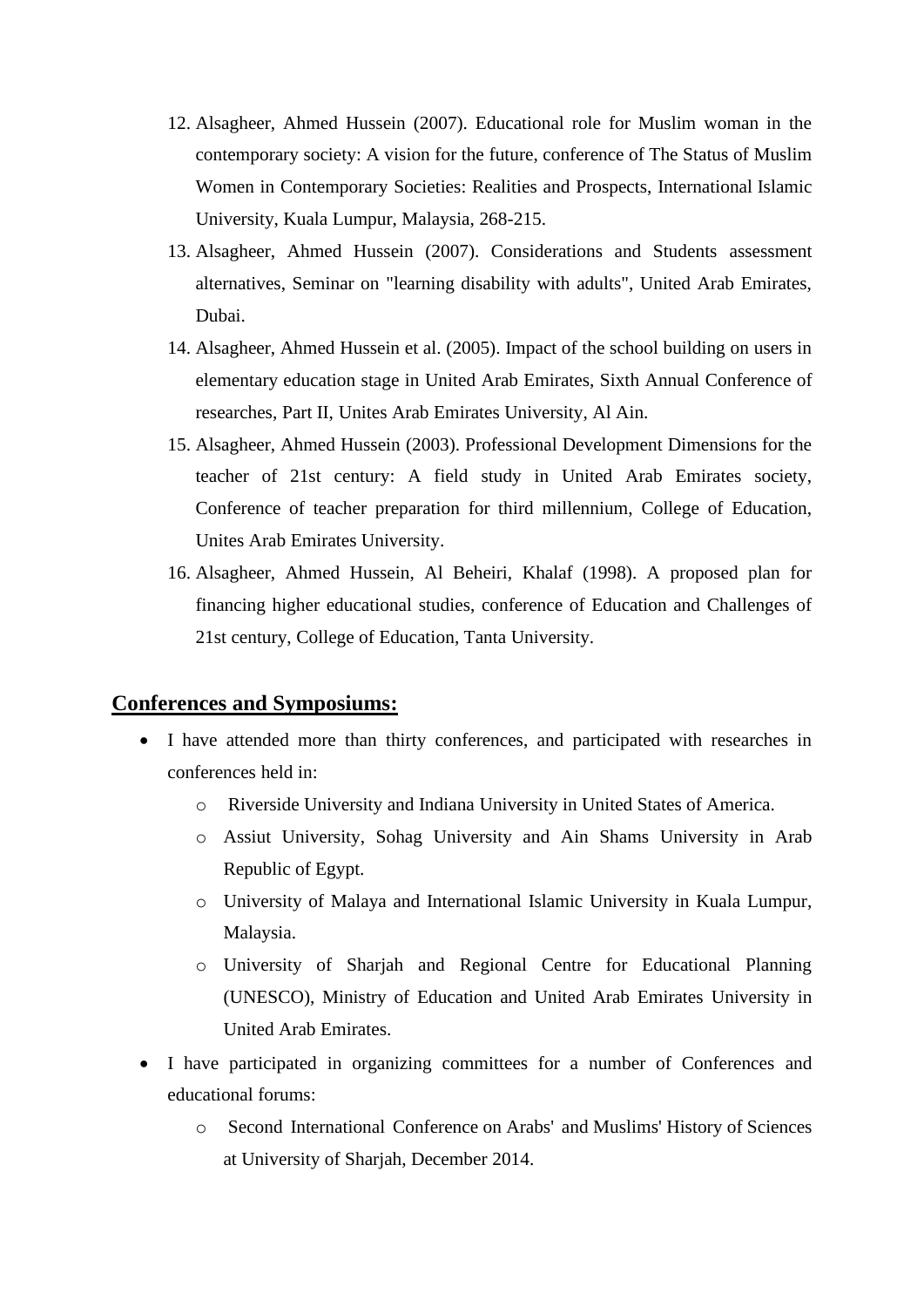- o Educational Forum for teachers, titled: "better practices bring out better outcomes", United Arab Emirates Ministry of Education, April 2015.
- I have co-chaired scientific sessions at local and international conferences and seminars including:
	- o Conference of resources management in countries and human communities, challenges and prospects, International Islamic University, Malaysia, 2009,
	- o Fifth International Arab Conference on Quality Assurance in Higher Education, University of Sharjah, March 2015.
	- o Conference on Secondary Education; the reality and new trends, Dubai, February 2010.

### **Authored Books:**

### • **Individually Authored:**

- 1. Alsagheer, Ahmed Hussein (2021). Classroom management as Approach for the quality of professional practices in schools, Egypt, Dar Algaded for Publishing.
- 2. Alsagheer, Ahmed Hussein (2014). Foundations of Islamic education in the light of the Holy Quran and Sunnah, Jordan, Bright Prospects Publishers.
- 3. Alsagheer, Ahmed Hussein (2009). Learning communities "as a model to improve professional practices in schools", Jordan: Dar Ithraa for Publishing.
	- o This book was awarded as the best authored book in the field of humanities sciences, University of Sharjah.
- 4. Alsagheer, Ahmed Hussein (2005). University education in Arab World: Reality challenges and visions for the future, Cairo, Alam Al Kotob.
- 5. Alsagheer, Ahmed Hussein (2005). Introduction to education and computer sciences, Cairo: Egyptian office for distribution of publications (EDP).

# • **Cooperatively Authored:**

- 1. Alsagheer, Ahmed Hussein et al. (2015) Education and Teacher "Creating a Culture of Excellence in Schools", UAE, Emirates Centre for Strategic Studies and Research.
- 2. Alsagheer, Ahmed Hussein et al. (2012). Higher Education in Islamic world, management, syllabi and quality. Malaysia, IIUM Press.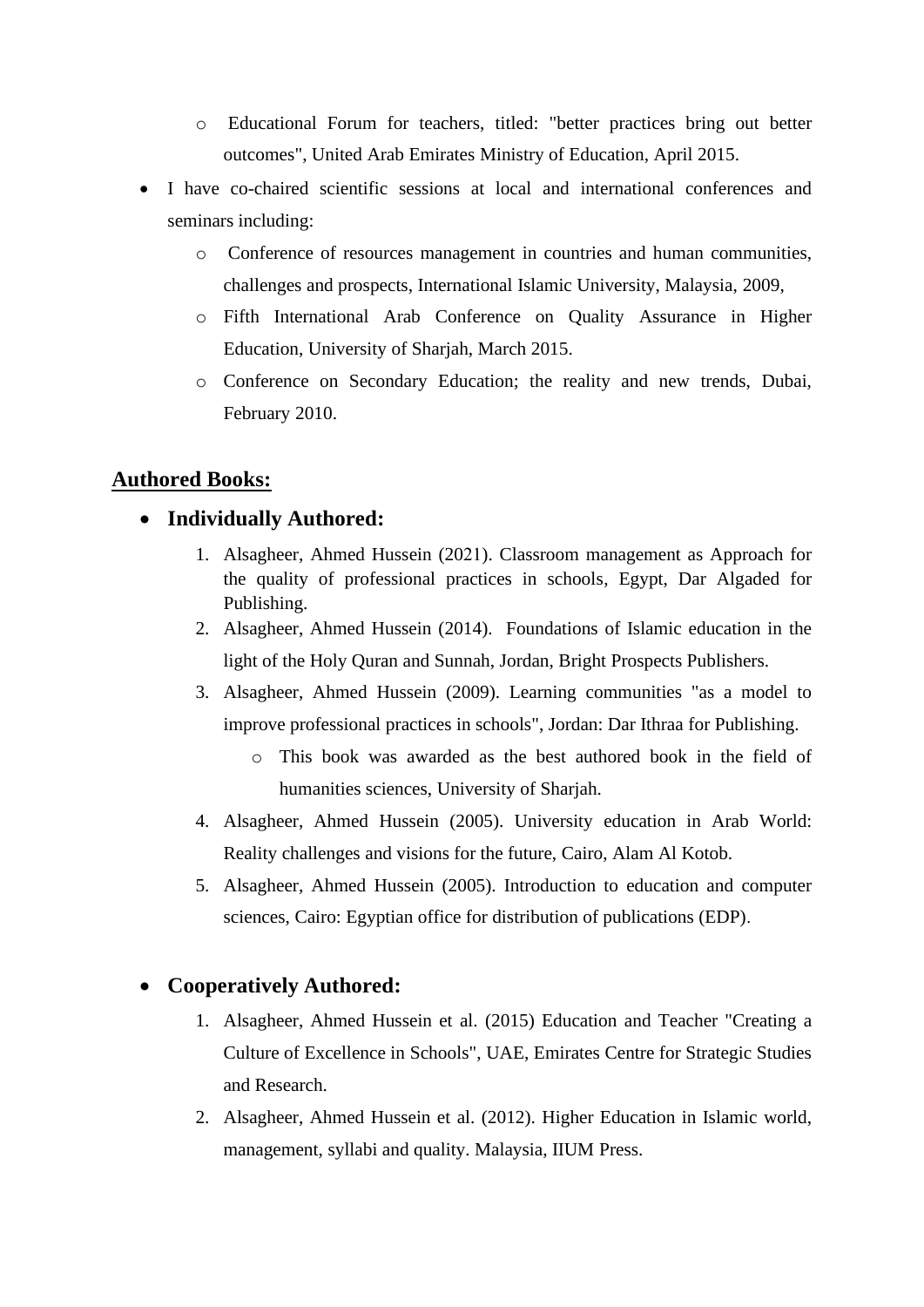- 3. Alsagheer, Ahmed Hussein et al. (2012). Towards redesigning the research in the Islamic studies "Foundation of Religion and Education". Malaysia, Higher Studies Academy, Malaya University.
- 4. Alsagheer, Ahmed Hussein et al. (2004). Practical education guide, United Arab Emirates University, College of Education.
- 5. Alsagheer, Ahmed Hussein and Dhawy, Bayoumy (2004). Professional Responsibilities, training program for mentors and school principals and their assistants on development axes for primary and secondary education, UAE University, College of Education and Ministry of Education and Youth.

# **Projects and Funds:**

- 1- Research project: "The Educational Roles of Family between Challenges and Aspirations": A field study in United Arab Emirates Society.
	- o I worked as the head of the project team.
	- o The project was funded by 52,000 Dirhams.
- 2- Research project: "Styles of parental education and its relation of family communication": A field study in United Arab Emirates Society.
	- o I worked as the head of the project team.
	- o The project was funded by 54,000 Dirhams
- 3- Research project: "Academic adaptation and its relation of achievement performance on University of Sharjah students": A comparative study between high performance students and low performance students.
	- o I worked as a member of the project team.
	- o The project was funded by 50,000 Dirhams

#### **Theses Discussion and Supervision:**

- I have supervised 20 different master and PhD theses in:
	- o Sohag University in Egypt
	- o University of Sharjah in UAE
	- o University of Creative Sciences in UAE.
- I have discussed number of theses in the field of Foundations of Education in College of Education, Sohag University, such as:
	- o Aproposed proposal for Academic Immunity for faculty members in Universities in the light of Egyptian legislation.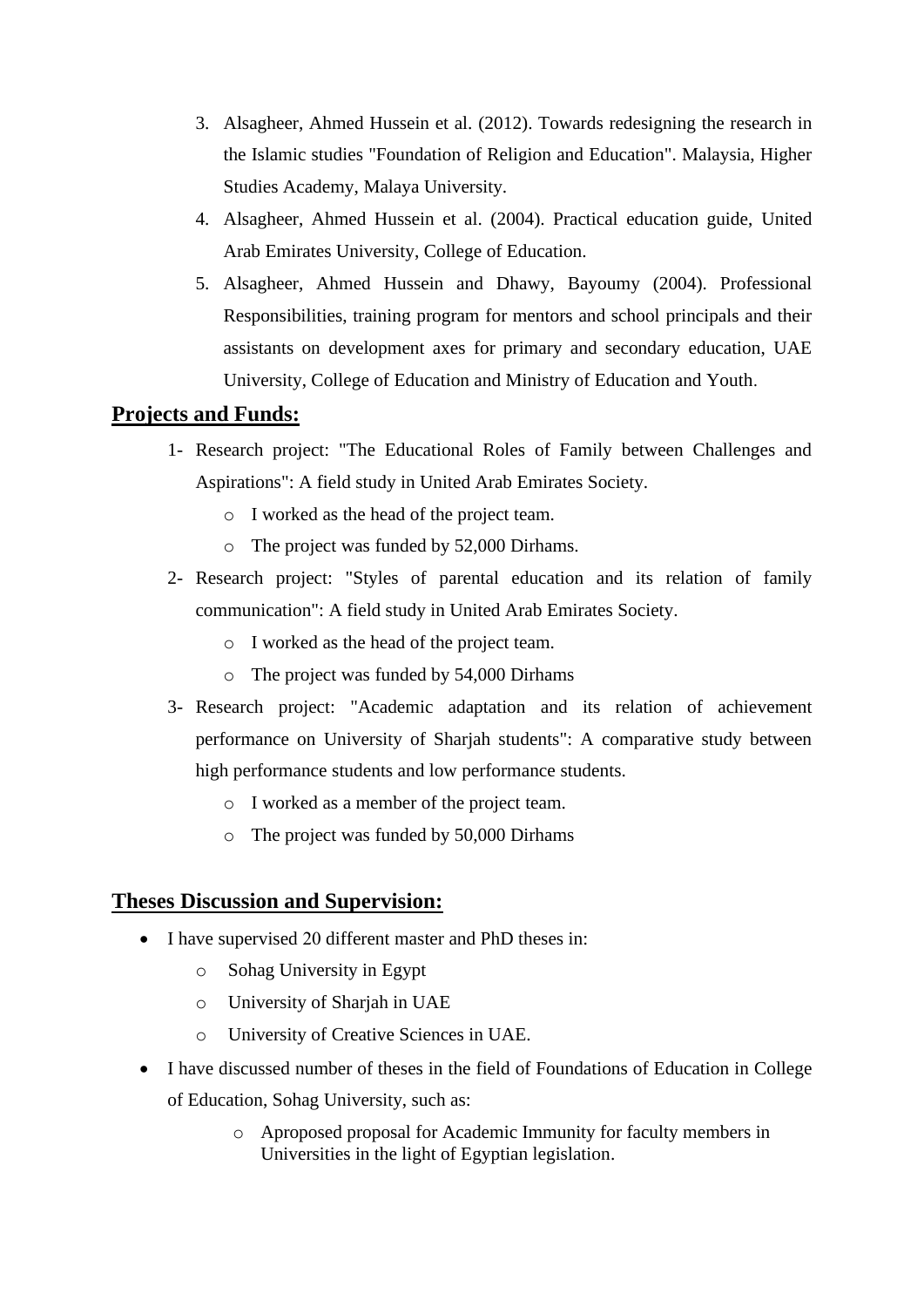- o A Proposed Perception to Develop the Culture of Digital Citizenship with Students of Technical Secondary Schools.
- I have discussed number of theses in the field of the history of education, such as:
	- o Scientific and administrative life in Palestine until the end of the first Abbasid era (15-232H.)
	- o Education in the first Abbasid era.
	- o Education in Umayyad era.
- In the field of Islamic education, I have discussed a Master thesis, which was:
	- o "Emotional Education in the Holy Quran, values and treatments, objective study".

# **Teaching Experiences:**

- **Teaching in English Language:** 
	- o Course Name: Learning Communities.
	- o Course Name: Cooperation between home, school and community
- **Teaching in Arabic Language:**

#### **PhD Courses:**

■ Special theme for PhD students.

#### **Master Courses:**

- **■** Introduction to Computer Science for master students.
- Special theme for master students

#### **Diploma Courses:**

- Foundations of education
- School organization
- School planning
- Projects in school administration
- Integrative experiences
- Practical Education
- Classroom and school administration
- Project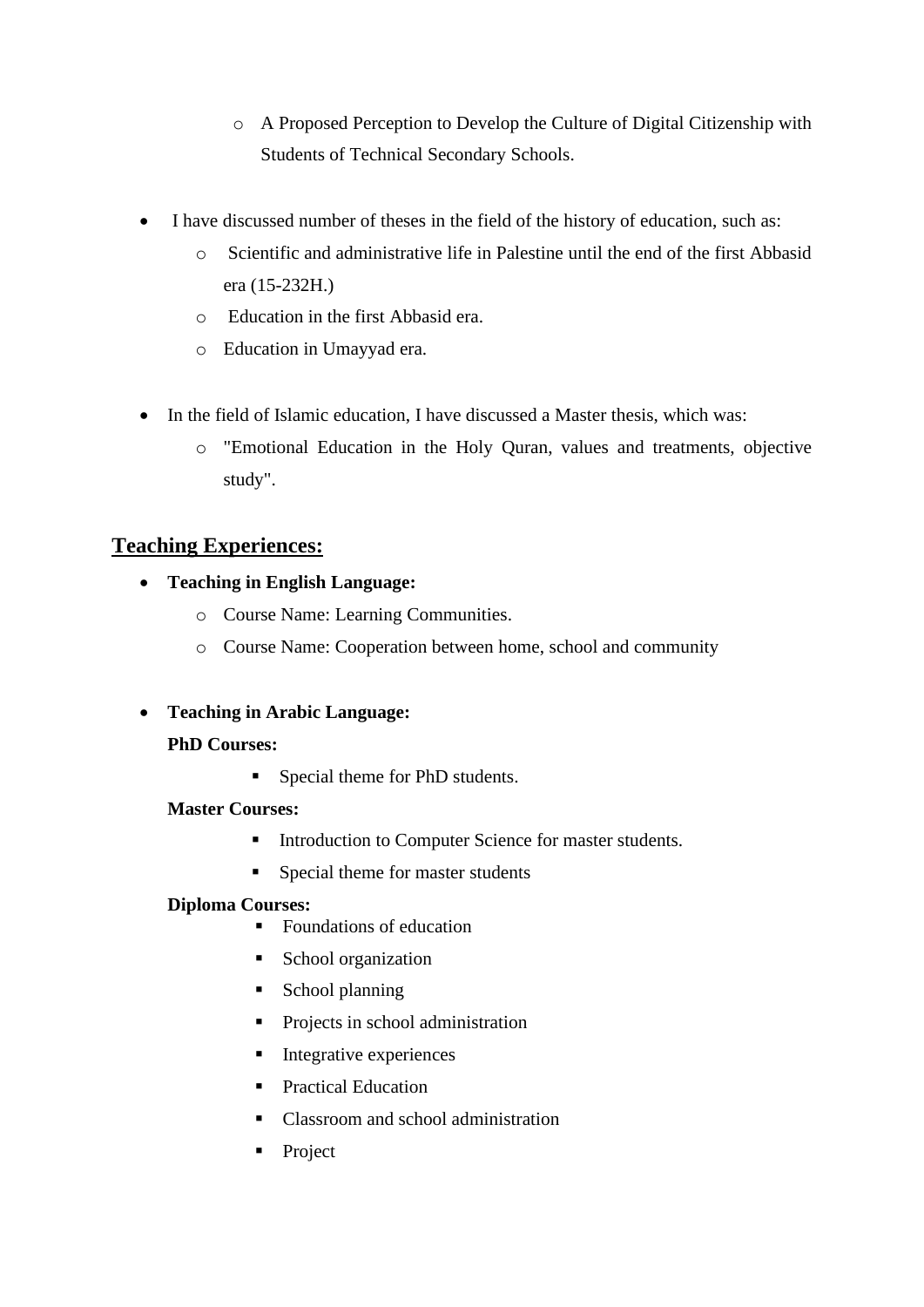#### **Bachelor Courses:**

- **Explorative educational experiences**
- Learning communities
- Fundamentals of Islamic education
- Contemporary trends in kindergarten
- Introduction to Education
- **Adult Education**
- **Moral Education**
- Foundations of education
- Education & Society problems

#### **Development of programs and courses:**

- I have participated in developing a phD program in "Foundations of Education", based on credit hour system, College of Education, Sohag University, 2020.
- I have participated in developing a master's program in "foundations of Education", based on credit hour system, College of Education, Sohag University, 2020.
- I have participated in developing a professional diploma program in "Educational Media", based on credit hour system, College of Education, Sohag University, 2020.
- I have participated in developing a professional diploma program in "Quality and Educational reform", based on credit hour system, College of Education , Sohag University, 2020.
- I have participated in developing a professional diploma program in "Planning and School Excellence", based on credit hour system, College of Education , Sohag University, 2020
- I have participated in developing a number of programs in order to get Academic Accreditation for College of Education, UAE University, from 2000 till 2005 and the college has got the Academic Accreditation from NCATE organization.
- I have participated in developing vocational diploma program for teaching at University of Sharjah; academic accreditation has been obtained from Ministry of Higher Education in 2015.
- I have developed a number of courses description in Masters, Professional Diploma programs in teaching as well as bachelor's degree, all of which in United Arab Emirates University and University of Sharjah.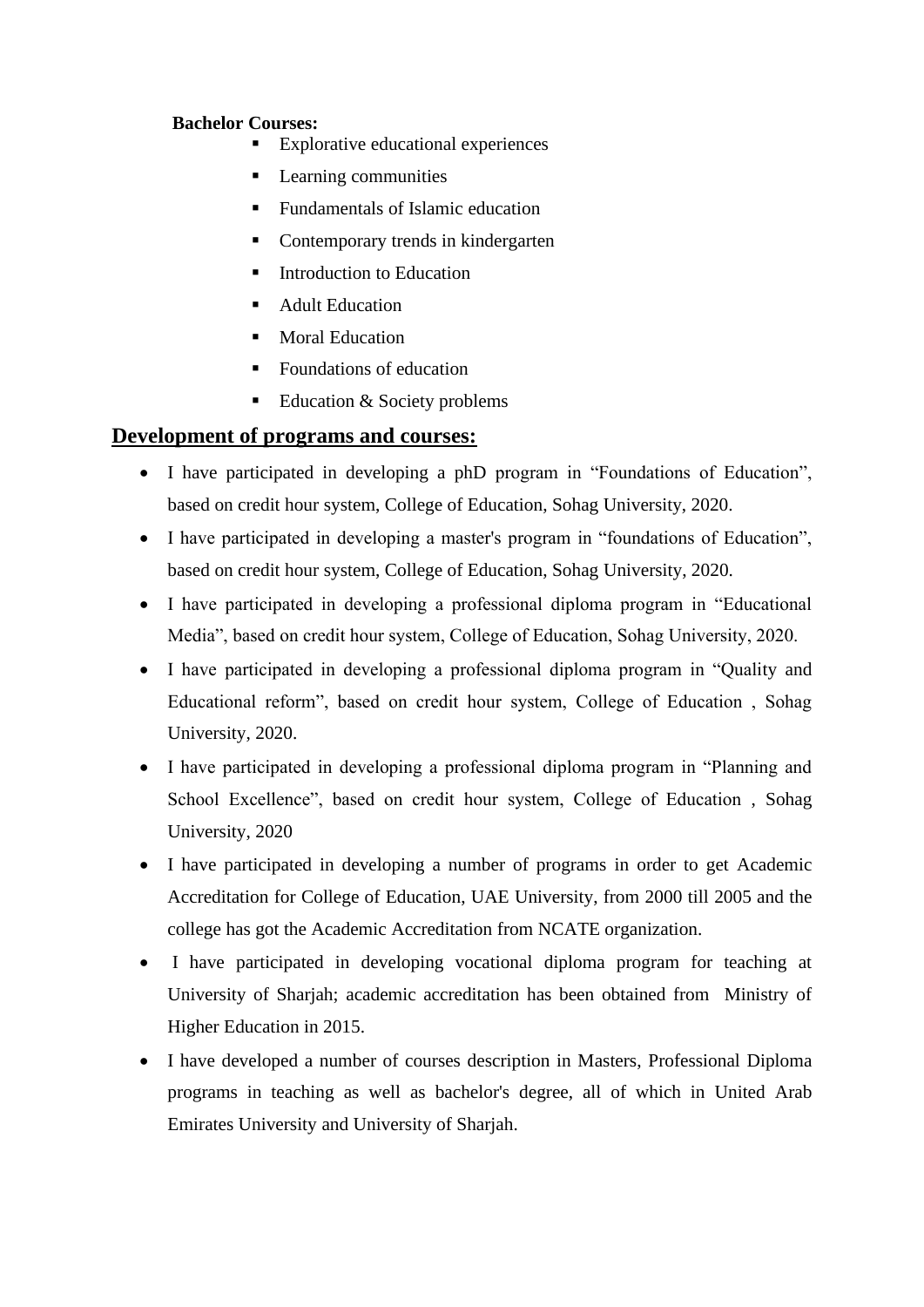# **Coordination of programs and courses:**

- I worked as the coordinator of "Foundations of Education" phD program, Department of Foundations of Education, College of Education, Sohag University, 2019- 2020.
- I worked as the coordinator of "Foundations of Education" master's program, Department of Foundations of Education, College of Education, Sohag University, 2019-2020.
- I worked as the coordinator of "Planning and School Excellence" professional diploma program, Department of Foundations of Education, College of Education, Sohag University, 2019-2020.
- I worked as the coordinator of "Quality and Educational reform" professional diploma program, Department of Foundations of Education, College of Education, Sohag University, 2019-2020.
- I worked as Coordinator of Vocational Diploma Program in teaching, Department of education, University of Sharjah, 2013-2014.
- I worked as Coordinator of Kindergarten Bachelor Program, Department of education, University of Sharjah, 2015-2016.
- I worked as Coordinator of Practical Education Program, Department of education, University of Sharjah, 2008-2016.
- I worked as Coordinator of classroom and school administration course, Department of education, University of Sharjah, 2013-2016.
- I worked as Coordinator of course of "Islamic fundamentals of education", Department of education, University of Sharjah, 2007-2015.
- I worked as Coordinator of courses of "learning communities", "explorative experiences" and "Foundations of education", College of Education, United Arab Emirates University, 2002-2005.

#### **Educational and Academic guidance to students:**

- $\blacksquare$  Guide to :
	- Students of Master in special education program, Department of Education, University of Sharjah.
	- Students of professional diploma in teaching, College of Education, United Arab Emirates University.
	- General Diploma in Education, Department of Education, University of Sharjah.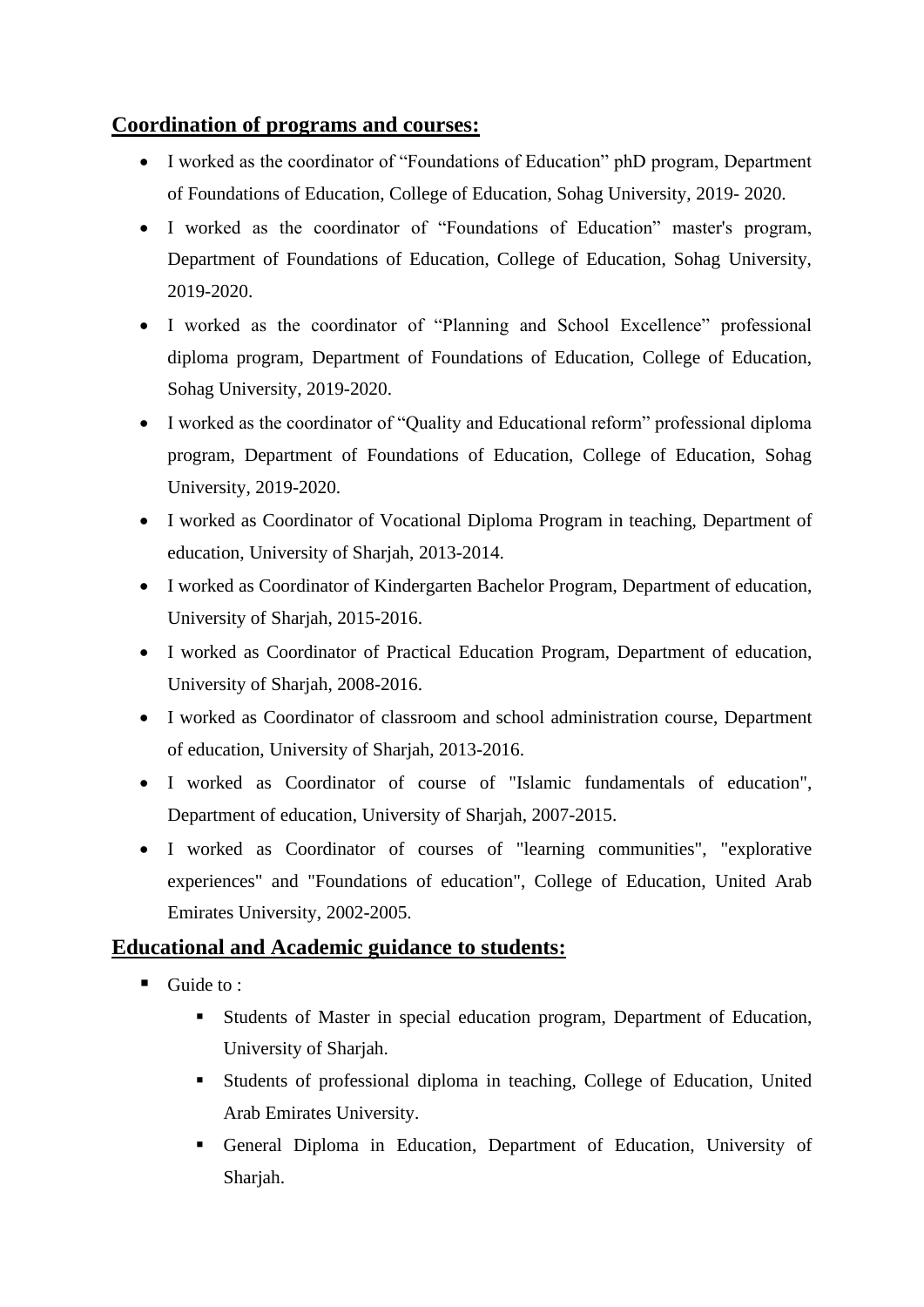# **Teaching methods:**

Using variety of methods, including:

- Electronic approaches: PowerPoint, blackboard, Video tape, transparencies, internet and discussions in virtual rooms.
- Team work and work papers
- Active learning, such as: brainstorming, collaborative learning, peer teaching, role playing, case study, classroom discussions, students presentations, giving lectures, general discussions and problem solving.

### **University and Community Serving:**

- **University Serving:**
	- o **Membership of scientific committees**:
		- I have participated as:
			- 1- A Head of Foundations of Education Department, College of Education, Sohag University. In 2017 – untill Now.
			- 2- Board Member of the College of Education, Sohag University. In 2017 – until Now.
			- 3- Member of the Editorial Board of the Educational Journal, College of Education, Sohag University. In 2017 – until Now.A member of committees in United Arab Emirates University, University of Sharjah and Sohag University.
			- 4- Chairman of committees on the level of College of Education, United Arab Emirates University, College of Arts and Social Sciences, University of Sharjah and College of Education, Sohag University.
	- o **Promotion of professors and associate professors from local and regional universities:** 
		- I have assessed the scientific productions for 21 different associate professors and assistant professors' participants who were promoted to the position of professor or associate professor at:
		- Abu Dhabi University and University of Sharjah, United Arab Emirates.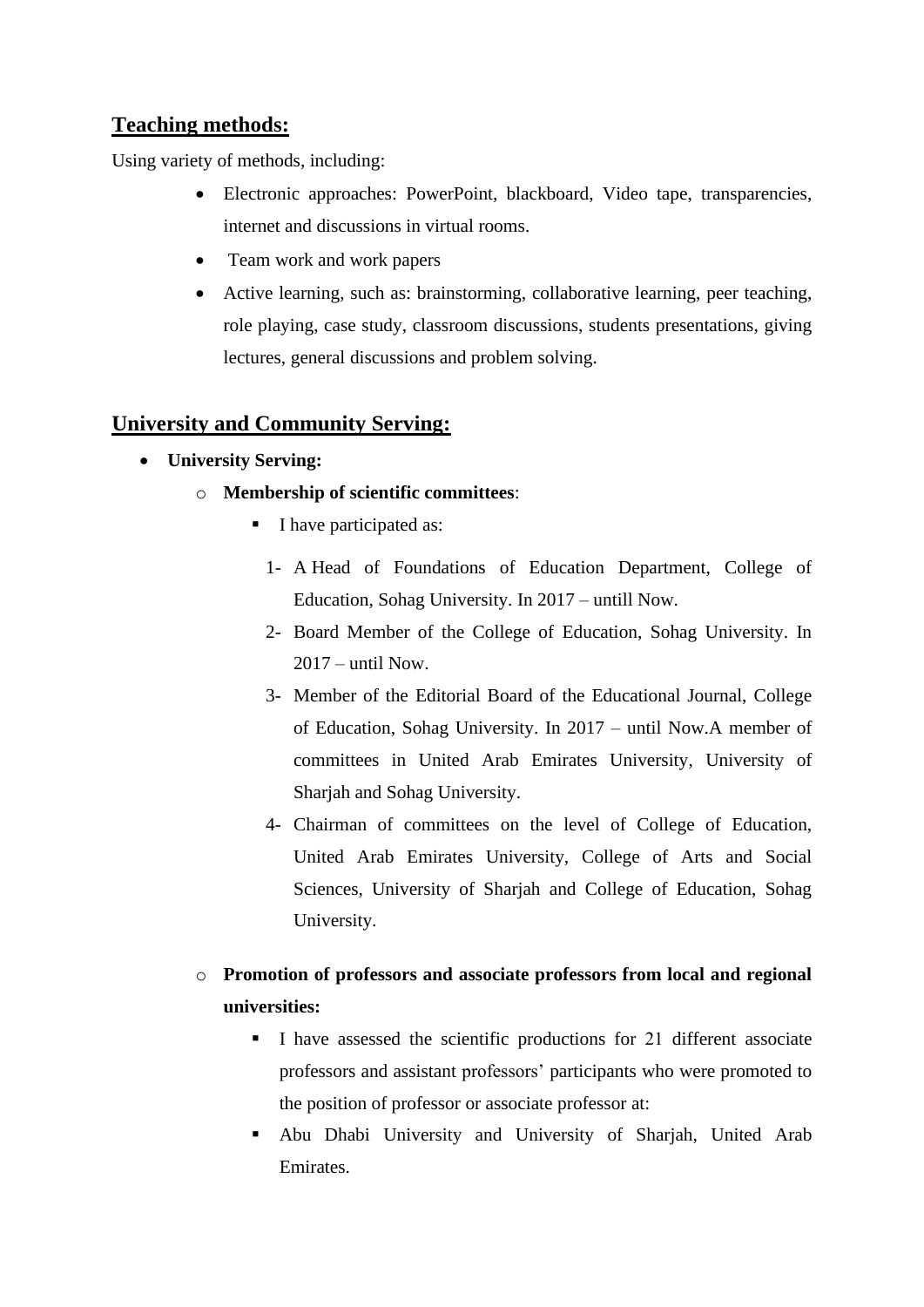- Taibah University, King Saud University, University of Jedda, Kingdom of Saudi Arabia
- University of Petra, Hashemite Kingdom of Jordan University, Yarmouk University, University of Jordan and Al-Balqa' Applied University, Jordan.

#### • **Community Serving:**

#### o **Workshops**:

**I** I have carried out more than 20 workshops on various educational issues for the benefit of teachers and schools principals.

#### o **Supervision of practical projects**:

▪ I have supervised a number of practical projects carried out by school principals and teachers, one of these projects achieved the first grade in Principals Training Course, in Al-Ain, UAE.

#### o **Evaluation of researches, studies and publications**:

▪ I have evaluated more than 200 educational works, including educational researches, for a number of local and regional arbitrator scientific journals, some of these researches were issued by centers and educational awards in UAE.

#### o **Arbitration in awards**:

- Arbitrator member in:
	- Khalifa Award for Education
	- Sharjah Award for Excellence in Education,
	- Ras Al Khaimah for Educational Excellence Award
	- Owais Award
	- Rashid bin Humaid Award for Culture and Science,
	- Jumaa Al Majid Center
	- Dubai International Holy Quran Award.

#### o **Membership of scientific associations:**

- Member of Egyptian Society of Comparative Education and Education Administration, Arab Republic of Egypt.
- Member of scientific council of UNESCO, United Arab Emirates.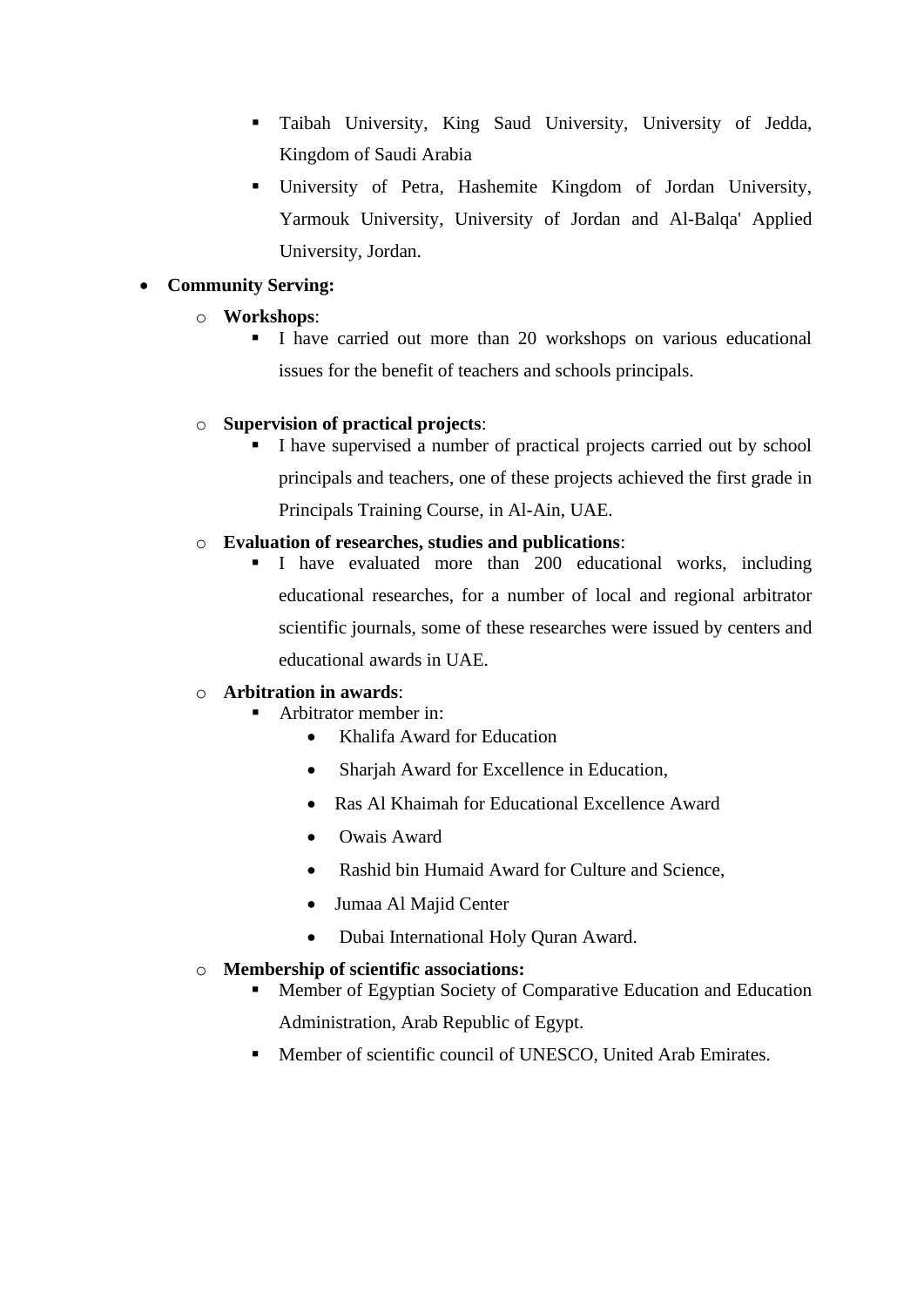#### **Awards Achievements:**

- Award for the best authored book in the field of education and humanities, 2009/2010.
- Incentive award to faculty members in the field of scientific research, 2011/2012.
- Incentive award to faculty members in the field of community service, 2012/2013.
- Incentive award to faculty members in the field of teaching, 2013/2014.
- Incentive award to faculty members in the field of scientific research, 2014/2015.
- Scientific Excellence Award from Sohag Universiy, 2018/2019.
- College of Education Award for Innovation in scientific research, 2019/2020.

### **Certificates**:

I have got more than 100 certificates of appreciation and thanks by local, regional and international associations for participating in conferences, workshops, arbitration, and supervision of projects and presidency of scientific sessions.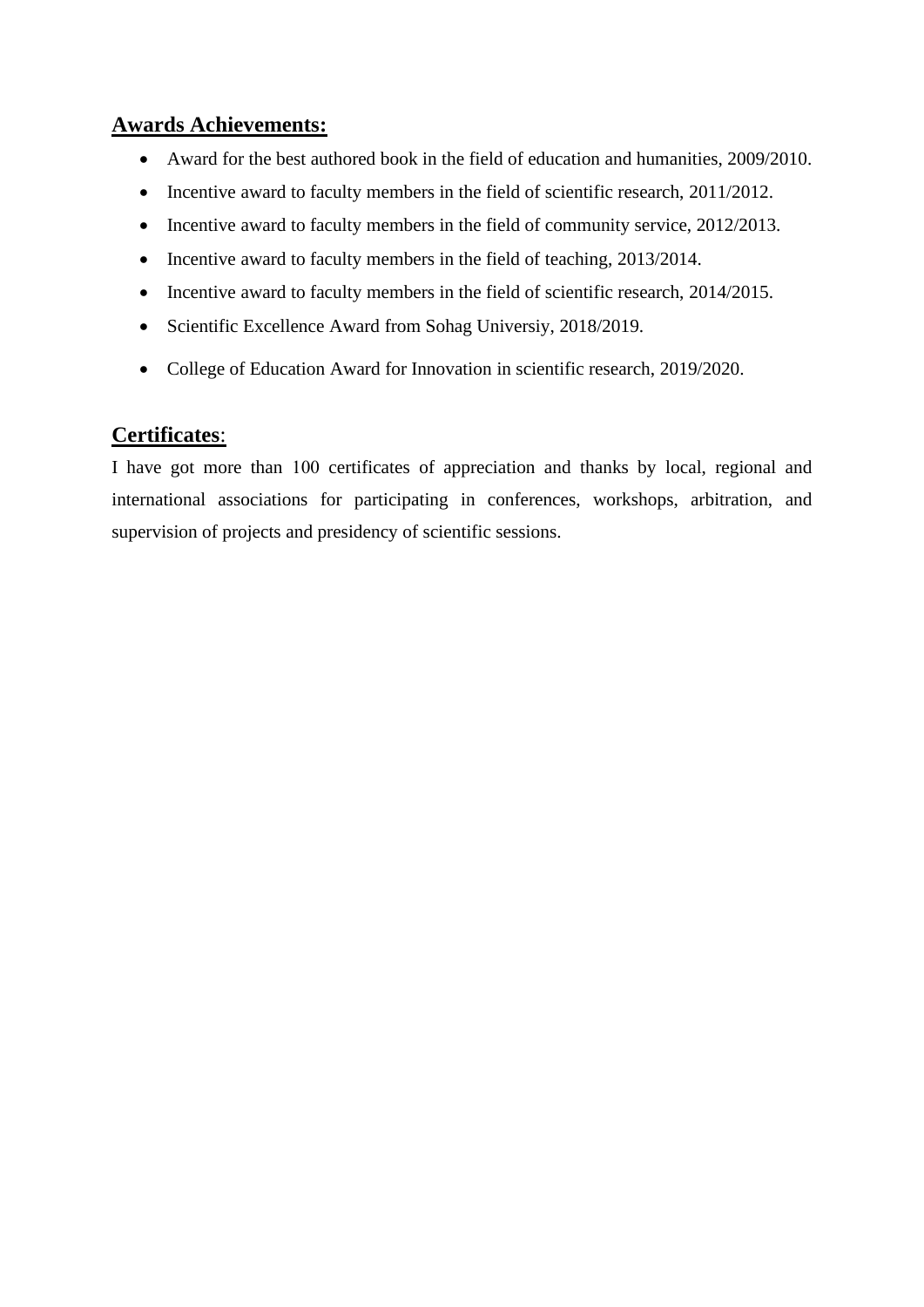$IPV/2$  $1.1129$ نسرع الجباسة بموهاج كالسة التربية إدارة شئون الطلاب Ϋù تثهد السكلية أن السبيد". أجعد حسيسستين المغبرحس  $11.$ سنة ١٩٨٥ وحصل على درجة البكالو<u>زيوس</u><br>سنة ١٩٨٥ وحصل على درجة غرج°نی دور ــــــعلم في العلم والتربيد شد \_\_ الوياضات . بنقدر عام جهدجدا مع ميثبة المصوف وقدحصل على مجموع وقدره ( <u>ستمائة ثلاثة وتمس</u> –) نرجة سمون ونص من المجموع السكلي وقدره ﴿ <del>شَطَنَتِي مَائَةً وَجَم</del>د  $\omega$  )  $\omega$ وقد أعطيت لـــج = هذه الشهادة بناءا على طل<del>بــجــ</del> = ، ، "· تحریرا نی ۱ با ۱۹ کام ألموظف المخص جل الكلية  $\overline{c}$ صيد الكليه أخكفه  $1 - 111$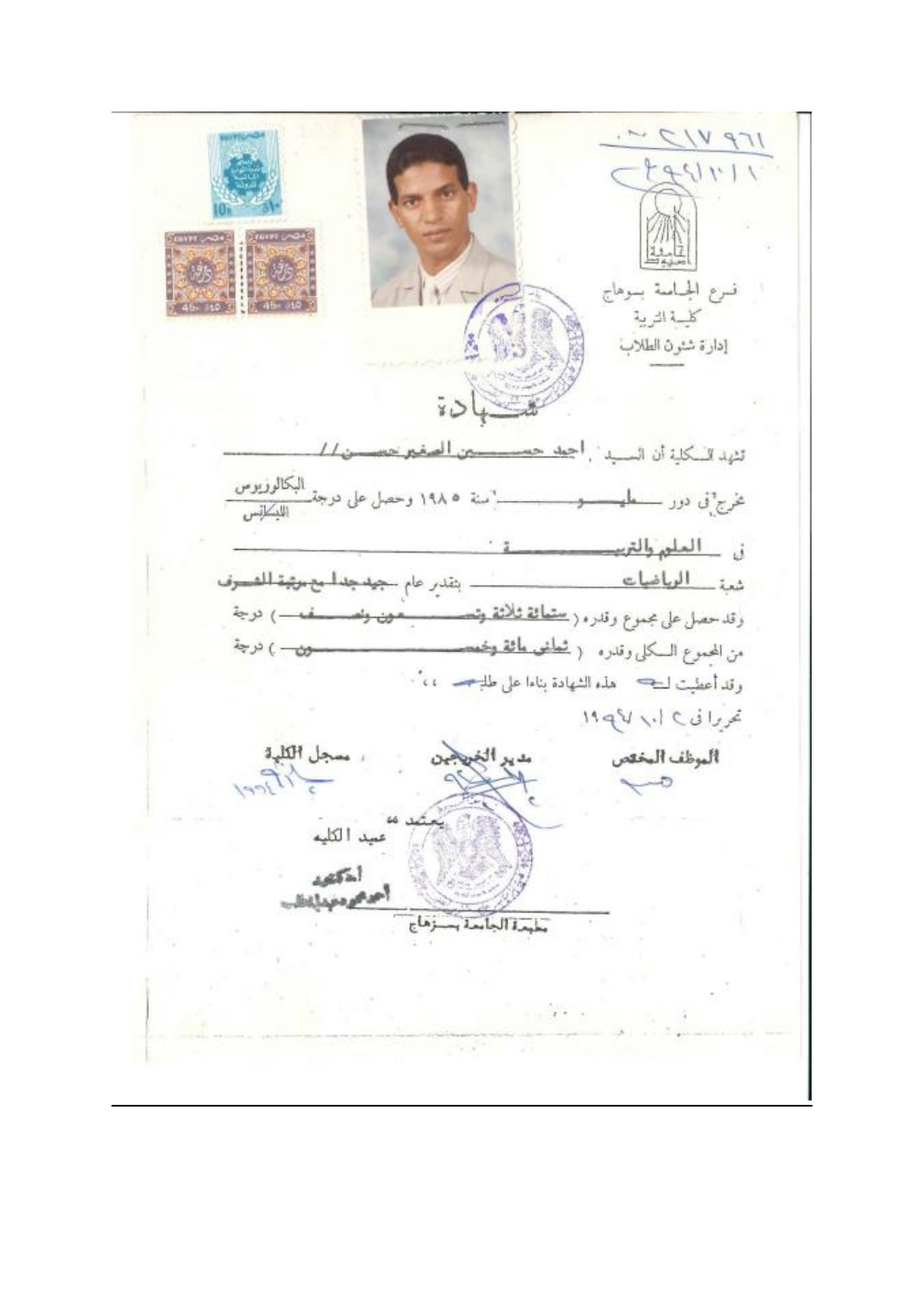كلية التزبيه بسو الدرسات العلبا و البحوث enventa يول (ال<br>مولدهالاه مؤافيتي وافق مجلس الجامعة بجلسته المتعقده في ١٠/ ١٠/ ١٠١/ ١٩٨٩م على منح السيد الحسنة حسنتين المست na provincia e con ديلوم عاصىة قس التربيب إعدادا من ١٠/٣ ١٩٨٩م تمریزا فی ۱۲/۲/۱۱/۱۹ ا د د/ مصطل  $\|e\|A^{\frac{1}{2}}\|f\|^{\frac{1}{2}}\|f\vee\|g\|_{L^{\infty}(\mathbb{R}^2)}\|f\|_{L^{\infty}(\mathbb{R}^2)}\leq \|\mathcal{A}\|_{L^{\infty}(\mathbb{R}^2)}\|f\|_{L^{\infty}(\mathbb{R}^2)}\|f\|_{L^{\infty}(\mathbb{R}^2)}$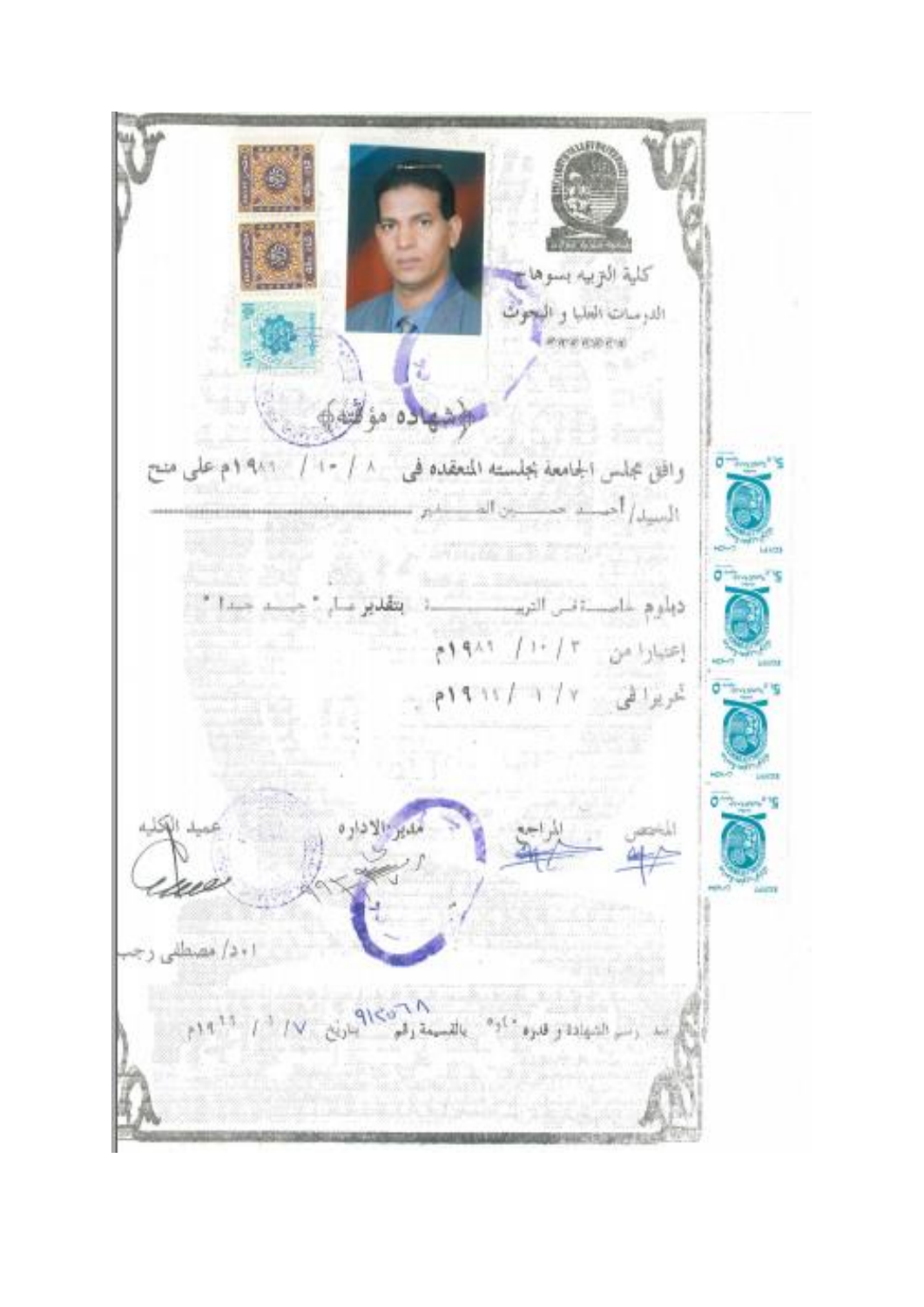كلبة الوبية يسوهاج الدراسات العليا والبحوث اد ة رى الآتى مجلس الجامعة يجلسنه المنعقدة قى ١٢ / ١٠١ / ١٢١١م  $\omega^{\frac{1}{10}}$ منح هسج را الحسد حسين السنقة مسيب ة<br>و|إع*تيار*امن • / ١٠ / ١٢٢١م: م وكان علوان الرسالة : ". [[قسيم [لترسويسة: [لمتخـــــــنم فــــريـعــــد] الخكايا عــالشـــعيية يمحـــافـالــــذ ســــــــ سنوفاج ، دراست تخليليسة " وقد أدى يتجاح إمتحان المقررات التراسية الموضحة بعد بالتقديرات المبينة قرين كل منهم هغر<br>۱ <u>–احسا<sup>ء</sup> شق</u>ير اثتقس ٢ سالتوبيه واقتوريالا جماعية الموثره عليبها تعریرا فی ۲۰ / ۱ الموائف المختص المراجع .<br>۱ +ن / مصنافی رجست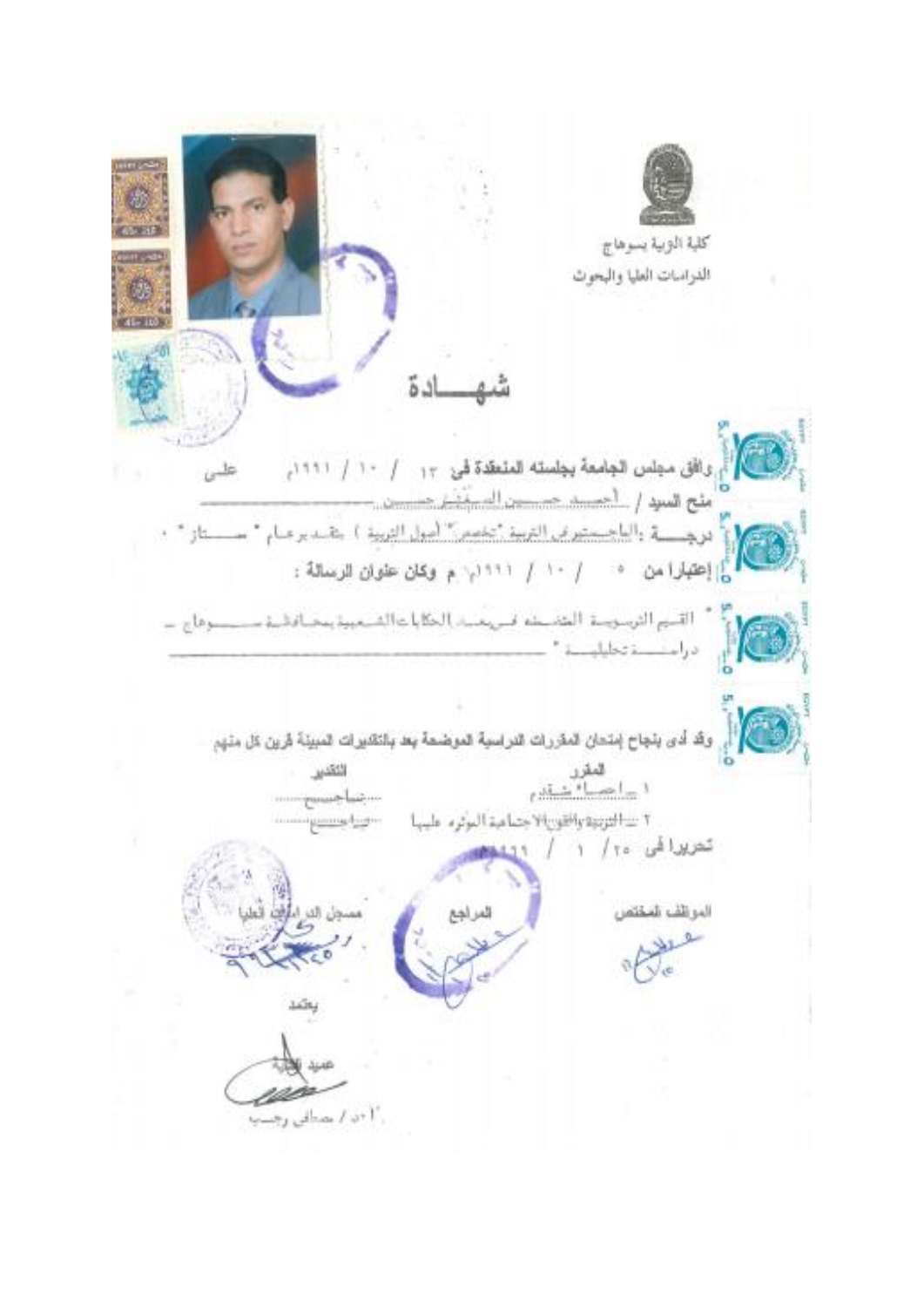Dean, School of folocation ' Institute for International Studies in Education Dr. Kenneth Metz, was a visiting scholar in the Institute for International VAM The Educational Role of the Political Parties in Egypt UNIVERSITY OF PITTSBURGH **Ahmed Hussein Alsagheer** Studies in Education doing research on: Pittsburgh, Pennsylvania, U.S.A. March 10th, 1995 through March 9th, 1997 <u>Neiton / Deiman</u><br>De Nueen Garuna, School of Education Co-Director, IISE This is to certify that:  $27$  February 1997 Date ほどみノーー Dr. Mark Ginsbarg, Co-Birectur, IISE Jan Marley **Faculty Counterpart** Dr. Don Martin,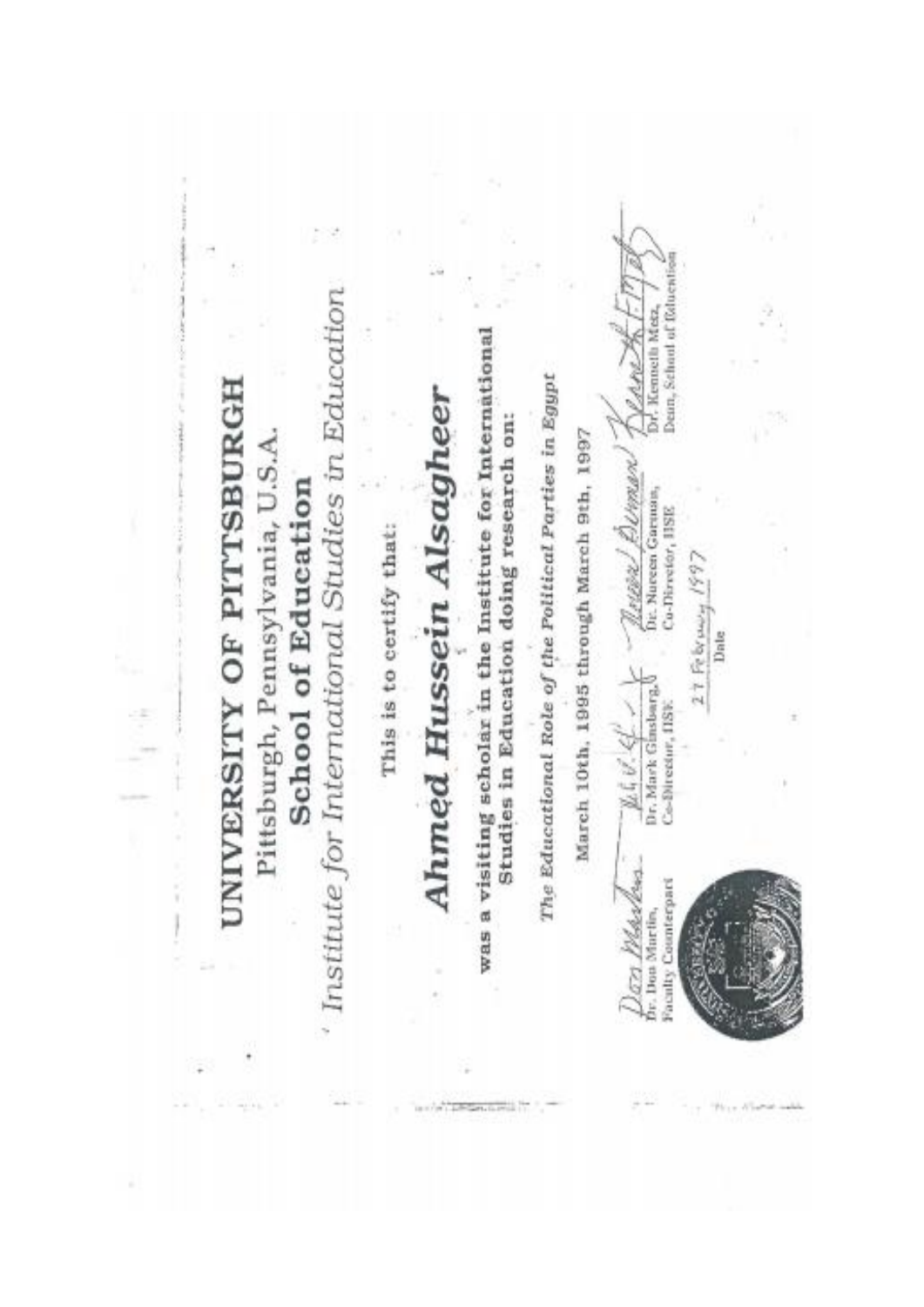

# University of Pittsburgh

Institute for International Studies in Education University Cover for International Studies School of Financien

February 12, 1997

Dr. Abdulmoniem Almashat, Director Egyptian Cultural and Educational Bureau 1303 New Hampshire Ave., N.W. Washington, D.C. 20036

Dear Dr. Alexashatt

This is a brief report on the activities of Mr. Ahmed H. Alsagheer during his period as a system predoctoral visiting scholar at the University of Pienburgh from March 1995 through March 1997. I am enclosing a more detailed report from Mr. Alsagheer's faculty counter part at the University of Pinsburgh, Dr. Don Martin. I also understand that he has already sent to you his own report (in Arabic) on his sabbatical experience.

I helieve that Mr. Alsagheer has had productive experience while in the United Suses, enabling him to develop his knowledge concerning Foundation of Education. I know he has made sugnificant progress in his dissertation and I am confident that he will be able to draw on his new knowledge when he returns to his teaching responsibilities in Egypt.

Thank you and your suff for facilitating Dr. Alsagheer's visit here. We look forward to continue cooperation between IISE and ECEB.

Sincerely

Mark B. Ginsburg Co-Director, IISE Professor of Comparative Sociology of Education Tel: (412) 648-1783; Pax:(412) 624-2609; E-mail: IISB@vms.cis.pitt.edu

**SASA Forest QuearAnger** 232 South Bencues Street Presburgh, Pannsynamis 16358 412-642 2249 Fax: (12-504-5600 at x12-614-12-1) E-mail: WT60+8P/TT320/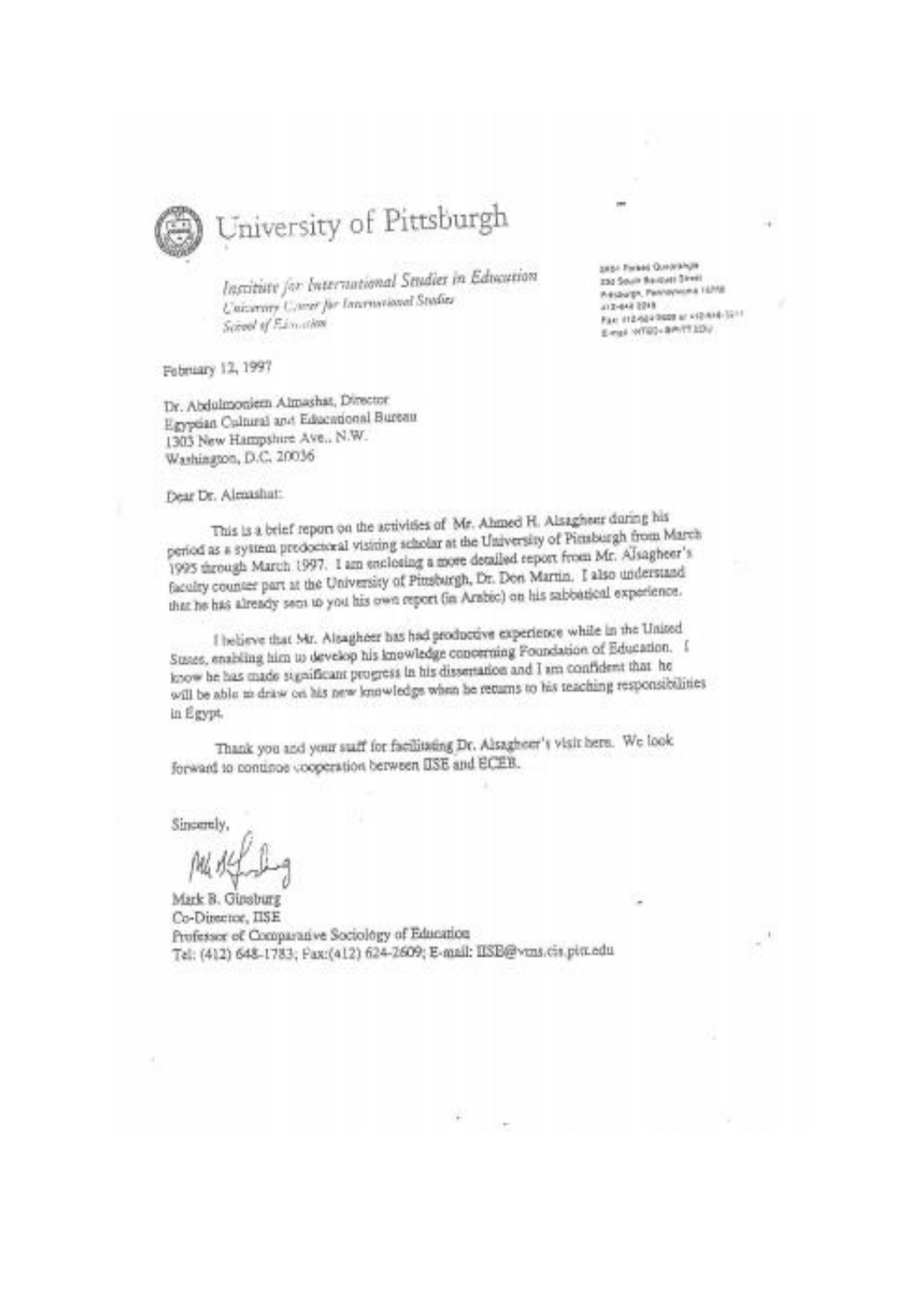

# University of Pittsburgh

Institute for International Studies in Education University Corner for International Studies School of Education

February 11, 1997

Dr. Abdulmoneim Almashar, Director Egyptian Cultural and Educational Bureau 1303 New Hampshire Ave., N.W. Washington, D.C. 20036

Dear Dr. Almashac

This is a brief report on the accivities performed by Mr. Ahmed H. Alsagheer during his sabbanical study leave at the University of Pittsburgh from March 10, 1995. through March 9, 1997. I understand that he has already forwarded to you his report (in Arabic) on his sabbatical experience.

I believe that Mr. Alsagheer has had good productive experiences while in the United States, one that has enabled him to develop his knowledge concerning the implications of the Foundations of Education in the U.S. (as well as other nations) for Exypt.

Mr. Alsaghorr learned to use computerized search rechniques in the library at the University of Pinsburgh. Through his library work he less utilized many books and articles on the topic of foundation of education as well as and other topics.

Mr. Alsagheer attended sessions of some graduate courses as well as participated in special meetings on the assessment of educational reform in Egypt.

Sincerely.

Don Martin

- Dr. Don Martin Dept. of Administrative and Policy Studies in Education Boot Asquis Buserenger 210 Boxery Bouquet Saless Kalasugn, Pompyrams 18590 Littlessaches For 1'2-824-2020 or J (2-948-1911) E-ta, WHO SERVICES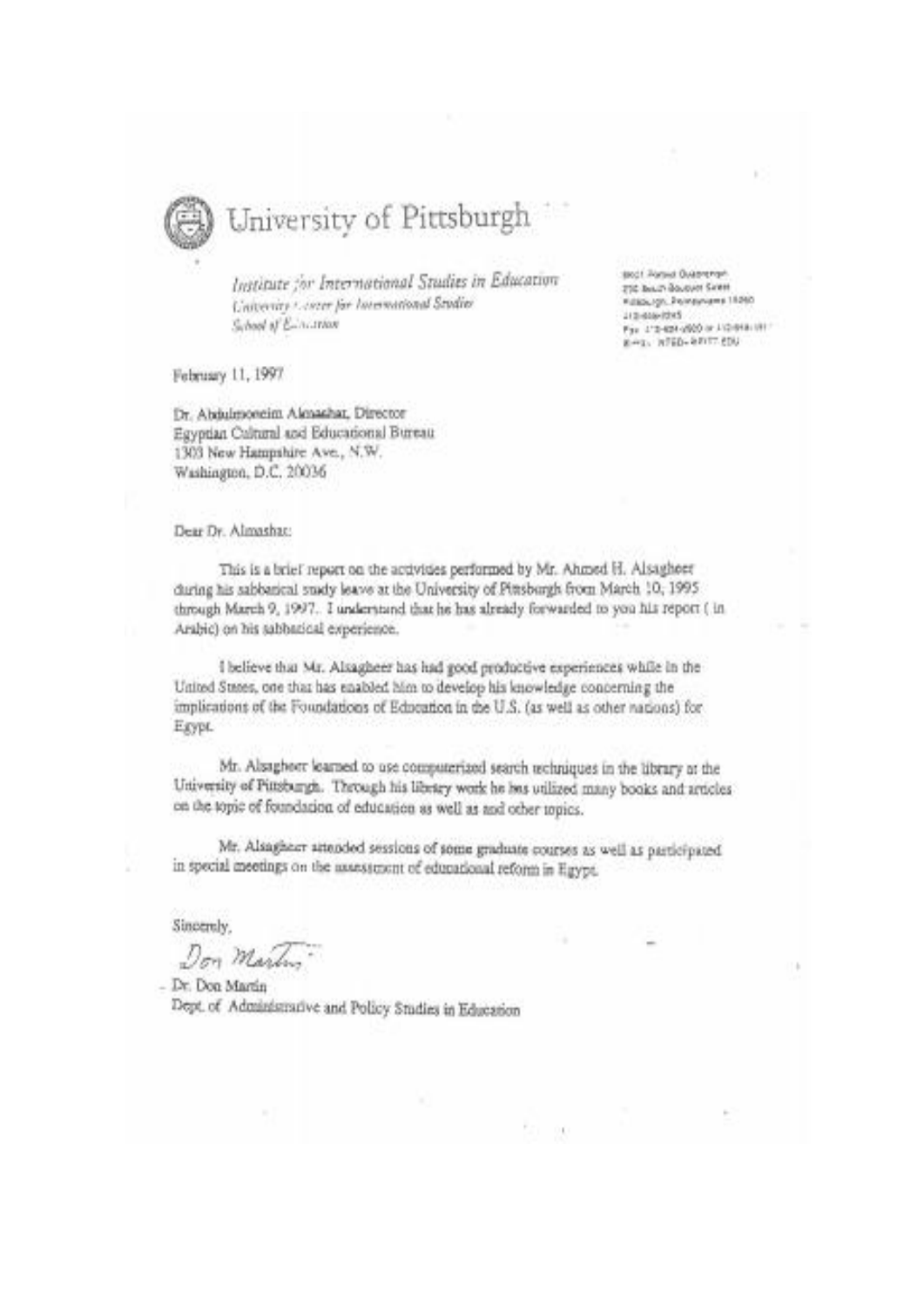

School of Faluation Administrators and Policy Sendice

5881 Poloist Quantitype 130 Source Books at Street Picaconce, Pentsylvania, 19763 41244-7181 Fac10244-096

# To whom It May Concern:

This is to demity that Mr. Ahmed Husseln Alsagheer has aucosssfully conducted and completed his (14.13) dissertation during his study at the Chaversity of Pittsburgh in the School of Education Mr. Alsaghest was here as a visiting scholar, for two years.

Mr. Alsagher: spent ample time working on his dissertation during his presence at the University of Pittshurgh. His dissertation is ready for defense.

Sincerely,

Don Martin

Dee Martin Counterport Advisor

 $2/27/97$